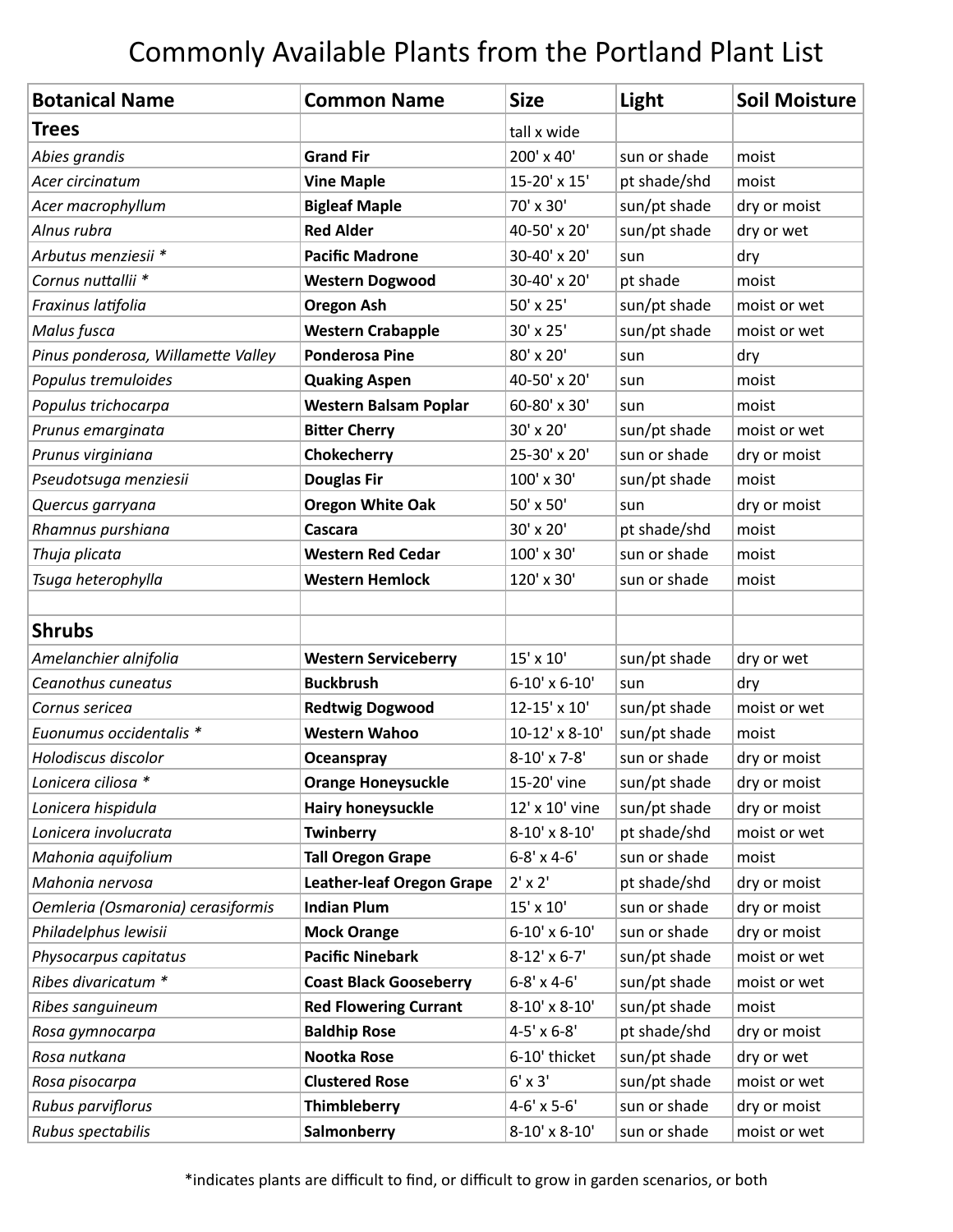## Commonly Available Plants from the Portland Plant List

| 15-20' x 20'<br>Sambucus racemosa<br><b>Red Elderberry</b><br>sun or shade<br>moist or wet<br><b>Birch-leaf Spirea</b><br>$3-4' \times 3-4'$<br>sun/pt shade<br>Spiraea betulafolia<br>moist<br>Spiraea douglasii<br>Douglas' Spirea<br>moist or wet<br>$4-6'$ x $3-4'$<br>sun/pt shade<br>Symphoricarpos alba<br>Snowberry<br>$3-4' \times 6-8'$<br>sun or shade<br>dry or moist<br>dry or moist<br>Symphoricarpos mollis<br><b>Creeping Snowberry</b><br>$1-2' \times 4-5'$<br>sun or shade<br>Vaccinium ovatum<br><b>Evergreen Huckleberry</b><br>5-8' x 5-6'<br>sun or shade<br>moist<br>Vaccinium parviflorum *<br><b>Red Huckleberry</b><br>$8-10' \times 6'$<br>pt shade/shd<br>moist<br>Viburnum ellipticum *<br><b>Oval-leafed Viburnum</b><br>sun/pt shade<br>$6-10'$ x 5-8'<br>dry or moist<br><b>Ferns</b><br>$2' \times 2'$<br>shade<br>Adiantum aleuticum<br><b>Western Maidenhair Fern</b><br>moist<br>$4' \times 4'$<br>Athyrium felix-femina<br><b>Lady Fern</b><br>pt shade/shd<br>moist or wet<br>$2' \times 2'$<br>pt shade/shd<br><b>Blechnum spicant</b><br><b>Deer Fern</b><br>moist or wet<br>pt shade/shd<br><b>Spreading Wood Fern</b><br>$2-3' \times 2-3'$<br>Dryopteris expansa<br>moist<br>Polypodium glycyrrihiza<br><b>Licorice Fern</b><br>$1' \times 1 - 3'$<br>shade<br>moist<br>$3-4' \times 3-4'$<br>Polystichum munitum<br><b>Sword Fern</b><br>pt shade/shd<br>moist<br><b>Grasses</b><br>tall x wide<br><b>Slough Sedge</b><br>$2-3' \times 2-3'$<br>Carex obnupta<br>sun or shade<br>moist or wet<br>Deschampsia cespitosa<br><b>Tufted Hairgrass</b><br>$2-3' \times 1-2'$<br>pt shade<br>moist or wet<br><b>Blue Wildrye</b><br>$2 - 4' \times 1 - 2'$<br>Elymus glaucus<br>sun/pt shade<br>dry or moist<br>Festuca californica<br><b>California Fescue</b><br>$1-2' \times 1-2'$<br>sun/pt shade<br>dry or moist<br>Festuca idahoensis roemeri<br>$1-2' \times 1-2'$<br>sun/pt shade<br><b>Roemer's Fescue</b><br>dry<br><b>Soft Rush</b><br>$3-4' \times 2-3'$<br>sun/pt shade<br>Juncus effusus<br>moist or wet<br>Juncus patens<br><b>Spreading Rush</b><br>$1-3' \times 1-3'$<br>sun/pt shade<br>moist or wet<br><b>Evergreen Groundcovers</b><br>Kinnikinnick<br>$5-8" \times 3-4'$<br>Arctostaphylos uva-ursi<br>sun/pt shade<br>dry or moist<br>Asarum caudatum<br>$6"$ x 3-4'<br><b>Wild Ginger</b><br>pt shade/shd<br>moist<br>sun/pt shade<br><b>Wood Strawberry</b><br>$2-6"$ x $2-3'$<br>Fragaria vesca<br>moist<br><b>Salal</b><br>$2 - 4' \times 2 - 4'$<br>Gaultheria shallon<br>pt shade/shd<br>dry or moist<br>6" x 24"<br>Linnea borealis<br><b>Twinflower</b><br>pt shade/shd<br>moist<br>4" x 18"<br>sun/pt shade<br>Sedum oreganum<br><b>Oregon Stonecrop</b><br>dry or moist<br>Sedum spathulifolium<br><b>Broad-leaf Stonecrop</b><br>2-8" x 6-18"<br>sun/pt shade<br>dry or moist<br><b>Perennials</b><br>24" x 24"<br>Achillea millefolium<br><b>Western Yarrow</b><br>dry or moist<br>sun<br>8-16" x 12"<br>Achlys triphylla<br>Vanilla Leaf<br>pt shade/shd<br>moist<br>$2' \times 1'$<br>shade<br>Actaea rubra<br><b>Red Baneberry</b><br>moist or wet<br><b>Nodding Onion</b><br>12-18"x12-18"<br>sun/pt shade<br>dry or moist<br>Allium cernuum<br><b>Pearly Everlasting</b><br>$2-3' \times 2'$<br>Anaphalis margaritacea<br>dry or moist<br>sun |                   |                        |              |              |              |
|-----------------------------------------------------------------------------------------------------------------------------------------------------------------------------------------------------------------------------------------------------------------------------------------------------------------------------------------------------------------------------------------------------------------------------------------------------------------------------------------------------------------------------------------------------------------------------------------------------------------------------------------------------------------------------------------------------------------------------------------------------------------------------------------------------------------------------------------------------------------------------------------------------------------------------------------------------------------------------------------------------------------------------------------------------------------------------------------------------------------------------------------------------------------------------------------------------------------------------------------------------------------------------------------------------------------------------------------------------------------------------------------------------------------------------------------------------------------------------------------------------------------------------------------------------------------------------------------------------------------------------------------------------------------------------------------------------------------------------------------------------------------------------------------------------------------------------------------------------------------------------------------------------------------------------------------------------------------------------------------------------------------------------------------------------------------------------------------------------------------------------------------------------------------------------------------------------------------------------------------------------------------------------------------------------------------------------------------------------------------------------------------------------------------------------------------------------------------------------------------------------------------------------------------------------------------------------------------------------------------------------------------------------------------------------------------------------------------------------------------------------------------------------------------------------------------------------------------------------------------------------------------------------------------------------------------------------------------------------------------------------------------------------------------------------------------------------------------------------------------------------------------------------------------------------------------------------------------------------------------------------------------------------------------------------------------------------|-------------------|------------------------|--------------|--------------|--------------|
|                                                                                                                                                                                                                                                                                                                                                                                                                                                                                                                                                                                                                                                                                                                                                                                                                                                                                                                                                                                                                                                                                                                                                                                                                                                                                                                                                                                                                                                                                                                                                                                                                                                                                                                                                                                                                                                                                                                                                                                                                                                                                                                                                                                                                                                                                                                                                                                                                                                                                                                                                                                                                                                                                                                                                                                                                                                                                                                                                                                                                                                                                                                                                                                                                                                                                                                             | Sambucus caerulea | <b>Blue Elderberry</b> | 15-20' x 20' | sun/pt shade | dry or moist |
|                                                                                                                                                                                                                                                                                                                                                                                                                                                                                                                                                                                                                                                                                                                                                                                                                                                                                                                                                                                                                                                                                                                                                                                                                                                                                                                                                                                                                                                                                                                                                                                                                                                                                                                                                                                                                                                                                                                                                                                                                                                                                                                                                                                                                                                                                                                                                                                                                                                                                                                                                                                                                                                                                                                                                                                                                                                                                                                                                                                                                                                                                                                                                                                                                                                                                                                             |                   |                        |              |              |              |
|                                                                                                                                                                                                                                                                                                                                                                                                                                                                                                                                                                                                                                                                                                                                                                                                                                                                                                                                                                                                                                                                                                                                                                                                                                                                                                                                                                                                                                                                                                                                                                                                                                                                                                                                                                                                                                                                                                                                                                                                                                                                                                                                                                                                                                                                                                                                                                                                                                                                                                                                                                                                                                                                                                                                                                                                                                                                                                                                                                                                                                                                                                                                                                                                                                                                                                                             |                   |                        |              |              |              |
|                                                                                                                                                                                                                                                                                                                                                                                                                                                                                                                                                                                                                                                                                                                                                                                                                                                                                                                                                                                                                                                                                                                                                                                                                                                                                                                                                                                                                                                                                                                                                                                                                                                                                                                                                                                                                                                                                                                                                                                                                                                                                                                                                                                                                                                                                                                                                                                                                                                                                                                                                                                                                                                                                                                                                                                                                                                                                                                                                                                                                                                                                                                                                                                                                                                                                                                             |                   |                        |              |              |              |
|                                                                                                                                                                                                                                                                                                                                                                                                                                                                                                                                                                                                                                                                                                                                                                                                                                                                                                                                                                                                                                                                                                                                                                                                                                                                                                                                                                                                                                                                                                                                                                                                                                                                                                                                                                                                                                                                                                                                                                                                                                                                                                                                                                                                                                                                                                                                                                                                                                                                                                                                                                                                                                                                                                                                                                                                                                                                                                                                                                                                                                                                                                                                                                                                                                                                                                                             |                   |                        |              |              |              |
|                                                                                                                                                                                                                                                                                                                                                                                                                                                                                                                                                                                                                                                                                                                                                                                                                                                                                                                                                                                                                                                                                                                                                                                                                                                                                                                                                                                                                                                                                                                                                                                                                                                                                                                                                                                                                                                                                                                                                                                                                                                                                                                                                                                                                                                                                                                                                                                                                                                                                                                                                                                                                                                                                                                                                                                                                                                                                                                                                                                                                                                                                                                                                                                                                                                                                                                             |                   |                        |              |              |              |
|                                                                                                                                                                                                                                                                                                                                                                                                                                                                                                                                                                                                                                                                                                                                                                                                                                                                                                                                                                                                                                                                                                                                                                                                                                                                                                                                                                                                                                                                                                                                                                                                                                                                                                                                                                                                                                                                                                                                                                                                                                                                                                                                                                                                                                                                                                                                                                                                                                                                                                                                                                                                                                                                                                                                                                                                                                                                                                                                                                                                                                                                                                                                                                                                                                                                                                                             |                   |                        |              |              |              |
|                                                                                                                                                                                                                                                                                                                                                                                                                                                                                                                                                                                                                                                                                                                                                                                                                                                                                                                                                                                                                                                                                                                                                                                                                                                                                                                                                                                                                                                                                                                                                                                                                                                                                                                                                                                                                                                                                                                                                                                                                                                                                                                                                                                                                                                                                                                                                                                                                                                                                                                                                                                                                                                                                                                                                                                                                                                                                                                                                                                                                                                                                                                                                                                                                                                                                                                             |                   |                        |              |              |              |
|                                                                                                                                                                                                                                                                                                                                                                                                                                                                                                                                                                                                                                                                                                                                                                                                                                                                                                                                                                                                                                                                                                                                                                                                                                                                                                                                                                                                                                                                                                                                                                                                                                                                                                                                                                                                                                                                                                                                                                                                                                                                                                                                                                                                                                                                                                                                                                                                                                                                                                                                                                                                                                                                                                                                                                                                                                                                                                                                                                                                                                                                                                                                                                                                                                                                                                                             |                   |                        |              |              |              |
|                                                                                                                                                                                                                                                                                                                                                                                                                                                                                                                                                                                                                                                                                                                                                                                                                                                                                                                                                                                                                                                                                                                                                                                                                                                                                                                                                                                                                                                                                                                                                                                                                                                                                                                                                                                                                                                                                                                                                                                                                                                                                                                                                                                                                                                                                                                                                                                                                                                                                                                                                                                                                                                                                                                                                                                                                                                                                                                                                                                                                                                                                                                                                                                                                                                                                                                             |                   |                        |              |              |              |
|                                                                                                                                                                                                                                                                                                                                                                                                                                                                                                                                                                                                                                                                                                                                                                                                                                                                                                                                                                                                                                                                                                                                                                                                                                                                                                                                                                                                                                                                                                                                                                                                                                                                                                                                                                                                                                                                                                                                                                                                                                                                                                                                                                                                                                                                                                                                                                                                                                                                                                                                                                                                                                                                                                                                                                                                                                                                                                                                                                                                                                                                                                                                                                                                                                                                                                                             |                   |                        |              |              |              |
|                                                                                                                                                                                                                                                                                                                                                                                                                                                                                                                                                                                                                                                                                                                                                                                                                                                                                                                                                                                                                                                                                                                                                                                                                                                                                                                                                                                                                                                                                                                                                                                                                                                                                                                                                                                                                                                                                                                                                                                                                                                                                                                                                                                                                                                                                                                                                                                                                                                                                                                                                                                                                                                                                                                                                                                                                                                                                                                                                                                                                                                                                                                                                                                                                                                                                                                             |                   |                        |              |              |              |
|                                                                                                                                                                                                                                                                                                                                                                                                                                                                                                                                                                                                                                                                                                                                                                                                                                                                                                                                                                                                                                                                                                                                                                                                                                                                                                                                                                                                                                                                                                                                                                                                                                                                                                                                                                                                                                                                                                                                                                                                                                                                                                                                                                                                                                                                                                                                                                                                                                                                                                                                                                                                                                                                                                                                                                                                                                                                                                                                                                                                                                                                                                                                                                                                                                                                                                                             |                   |                        |              |              |              |
|                                                                                                                                                                                                                                                                                                                                                                                                                                                                                                                                                                                                                                                                                                                                                                                                                                                                                                                                                                                                                                                                                                                                                                                                                                                                                                                                                                                                                                                                                                                                                                                                                                                                                                                                                                                                                                                                                                                                                                                                                                                                                                                                                                                                                                                                                                                                                                                                                                                                                                                                                                                                                                                                                                                                                                                                                                                                                                                                                                                                                                                                                                                                                                                                                                                                                                                             |                   |                        |              |              |              |
|                                                                                                                                                                                                                                                                                                                                                                                                                                                                                                                                                                                                                                                                                                                                                                                                                                                                                                                                                                                                                                                                                                                                                                                                                                                                                                                                                                                                                                                                                                                                                                                                                                                                                                                                                                                                                                                                                                                                                                                                                                                                                                                                                                                                                                                                                                                                                                                                                                                                                                                                                                                                                                                                                                                                                                                                                                                                                                                                                                                                                                                                                                                                                                                                                                                                                                                             |                   |                        |              |              |              |
|                                                                                                                                                                                                                                                                                                                                                                                                                                                                                                                                                                                                                                                                                                                                                                                                                                                                                                                                                                                                                                                                                                                                                                                                                                                                                                                                                                                                                                                                                                                                                                                                                                                                                                                                                                                                                                                                                                                                                                                                                                                                                                                                                                                                                                                                                                                                                                                                                                                                                                                                                                                                                                                                                                                                                                                                                                                                                                                                                                                                                                                                                                                                                                                                                                                                                                                             |                   |                        |              |              |              |
|                                                                                                                                                                                                                                                                                                                                                                                                                                                                                                                                                                                                                                                                                                                                                                                                                                                                                                                                                                                                                                                                                                                                                                                                                                                                                                                                                                                                                                                                                                                                                                                                                                                                                                                                                                                                                                                                                                                                                                                                                                                                                                                                                                                                                                                                                                                                                                                                                                                                                                                                                                                                                                                                                                                                                                                                                                                                                                                                                                                                                                                                                                                                                                                                                                                                                                                             |                   |                        |              |              |              |
|                                                                                                                                                                                                                                                                                                                                                                                                                                                                                                                                                                                                                                                                                                                                                                                                                                                                                                                                                                                                                                                                                                                                                                                                                                                                                                                                                                                                                                                                                                                                                                                                                                                                                                                                                                                                                                                                                                                                                                                                                                                                                                                                                                                                                                                                                                                                                                                                                                                                                                                                                                                                                                                                                                                                                                                                                                                                                                                                                                                                                                                                                                                                                                                                                                                                                                                             |                   |                        |              |              |              |
|                                                                                                                                                                                                                                                                                                                                                                                                                                                                                                                                                                                                                                                                                                                                                                                                                                                                                                                                                                                                                                                                                                                                                                                                                                                                                                                                                                                                                                                                                                                                                                                                                                                                                                                                                                                                                                                                                                                                                                                                                                                                                                                                                                                                                                                                                                                                                                                                                                                                                                                                                                                                                                                                                                                                                                                                                                                                                                                                                                                                                                                                                                                                                                                                                                                                                                                             |                   |                        |              |              |              |
|                                                                                                                                                                                                                                                                                                                                                                                                                                                                                                                                                                                                                                                                                                                                                                                                                                                                                                                                                                                                                                                                                                                                                                                                                                                                                                                                                                                                                                                                                                                                                                                                                                                                                                                                                                                                                                                                                                                                                                                                                                                                                                                                                                                                                                                                                                                                                                                                                                                                                                                                                                                                                                                                                                                                                                                                                                                                                                                                                                                                                                                                                                                                                                                                                                                                                                                             |                   |                        |              |              |              |
|                                                                                                                                                                                                                                                                                                                                                                                                                                                                                                                                                                                                                                                                                                                                                                                                                                                                                                                                                                                                                                                                                                                                                                                                                                                                                                                                                                                                                                                                                                                                                                                                                                                                                                                                                                                                                                                                                                                                                                                                                                                                                                                                                                                                                                                                                                                                                                                                                                                                                                                                                                                                                                                                                                                                                                                                                                                                                                                                                                                                                                                                                                                                                                                                                                                                                                                             |                   |                        |              |              |              |
|                                                                                                                                                                                                                                                                                                                                                                                                                                                                                                                                                                                                                                                                                                                                                                                                                                                                                                                                                                                                                                                                                                                                                                                                                                                                                                                                                                                                                                                                                                                                                                                                                                                                                                                                                                                                                                                                                                                                                                                                                                                                                                                                                                                                                                                                                                                                                                                                                                                                                                                                                                                                                                                                                                                                                                                                                                                                                                                                                                                                                                                                                                                                                                                                                                                                                                                             |                   |                        |              |              |              |
|                                                                                                                                                                                                                                                                                                                                                                                                                                                                                                                                                                                                                                                                                                                                                                                                                                                                                                                                                                                                                                                                                                                                                                                                                                                                                                                                                                                                                                                                                                                                                                                                                                                                                                                                                                                                                                                                                                                                                                                                                                                                                                                                                                                                                                                                                                                                                                                                                                                                                                                                                                                                                                                                                                                                                                                                                                                                                                                                                                                                                                                                                                                                                                                                                                                                                                                             |                   |                        |              |              |              |
|                                                                                                                                                                                                                                                                                                                                                                                                                                                                                                                                                                                                                                                                                                                                                                                                                                                                                                                                                                                                                                                                                                                                                                                                                                                                                                                                                                                                                                                                                                                                                                                                                                                                                                                                                                                                                                                                                                                                                                                                                                                                                                                                                                                                                                                                                                                                                                                                                                                                                                                                                                                                                                                                                                                                                                                                                                                                                                                                                                                                                                                                                                                                                                                                                                                                                                                             |                   |                        |              |              |              |
|                                                                                                                                                                                                                                                                                                                                                                                                                                                                                                                                                                                                                                                                                                                                                                                                                                                                                                                                                                                                                                                                                                                                                                                                                                                                                                                                                                                                                                                                                                                                                                                                                                                                                                                                                                                                                                                                                                                                                                                                                                                                                                                                                                                                                                                                                                                                                                                                                                                                                                                                                                                                                                                                                                                                                                                                                                                                                                                                                                                                                                                                                                                                                                                                                                                                                                                             |                   |                        |              |              |              |
|                                                                                                                                                                                                                                                                                                                                                                                                                                                                                                                                                                                                                                                                                                                                                                                                                                                                                                                                                                                                                                                                                                                                                                                                                                                                                                                                                                                                                                                                                                                                                                                                                                                                                                                                                                                                                                                                                                                                                                                                                                                                                                                                                                                                                                                                                                                                                                                                                                                                                                                                                                                                                                                                                                                                                                                                                                                                                                                                                                                                                                                                                                                                                                                                                                                                                                                             |                   |                        |              |              |              |
|                                                                                                                                                                                                                                                                                                                                                                                                                                                                                                                                                                                                                                                                                                                                                                                                                                                                                                                                                                                                                                                                                                                                                                                                                                                                                                                                                                                                                                                                                                                                                                                                                                                                                                                                                                                                                                                                                                                                                                                                                                                                                                                                                                                                                                                                                                                                                                                                                                                                                                                                                                                                                                                                                                                                                                                                                                                                                                                                                                                                                                                                                                                                                                                                                                                                                                                             |                   |                        |              |              |              |
|                                                                                                                                                                                                                                                                                                                                                                                                                                                                                                                                                                                                                                                                                                                                                                                                                                                                                                                                                                                                                                                                                                                                                                                                                                                                                                                                                                                                                                                                                                                                                                                                                                                                                                                                                                                                                                                                                                                                                                                                                                                                                                                                                                                                                                                                                                                                                                                                                                                                                                                                                                                                                                                                                                                                                                                                                                                                                                                                                                                                                                                                                                                                                                                                                                                                                                                             |                   |                        |              |              |              |
|                                                                                                                                                                                                                                                                                                                                                                                                                                                                                                                                                                                                                                                                                                                                                                                                                                                                                                                                                                                                                                                                                                                                                                                                                                                                                                                                                                                                                                                                                                                                                                                                                                                                                                                                                                                                                                                                                                                                                                                                                                                                                                                                                                                                                                                                                                                                                                                                                                                                                                                                                                                                                                                                                                                                                                                                                                                                                                                                                                                                                                                                                                                                                                                                                                                                                                                             |                   |                        |              |              |              |
|                                                                                                                                                                                                                                                                                                                                                                                                                                                                                                                                                                                                                                                                                                                                                                                                                                                                                                                                                                                                                                                                                                                                                                                                                                                                                                                                                                                                                                                                                                                                                                                                                                                                                                                                                                                                                                                                                                                                                                                                                                                                                                                                                                                                                                                                                                                                                                                                                                                                                                                                                                                                                                                                                                                                                                                                                                                                                                                                                                                                                                                                                                                                                                                                                                                                                                                             |                   |                        |              |              |              |
|                                                                                                                                                                                                                                                                                                                                                                                                                                                                                                                                                                                                                                                                                                                                                                                                                                                                                                                                                                                                                                                                                                                                                                                                                                                                                                                                                                                                                                                                                                                                                                                                                                                                                                                                                                                                                                                                                                                                                                                                                                                                                                                                                                                                                                                                                                                                                                                                                                                                                                                                                                                                                                                                                                                                                                                                                                                                                                                                                                                                                                                                                                                                                                                                                                                                                                                             |                   |                        |              |              |              |
|                                                                                                                                                                                                                                                                                                                                                                                                                                                                                                                                                                                                                                                                                                                                                                                                                                                                                                                                                                                                                                                                                                                                                                                                                                                                                                                                                                                                                                                                                                                                                                                                                                                                                                                                                                                                                                                                                                                                                                                                                                                                                                                                                                                                                                                                                                                                                                                                                                                                                                                                                                                                                                                                                                                                                                                                                                                                                                                                                                                                                                                                                                                                                                                                                                                                                                                             |                   |                        |              |              |              |
|                                                                                                                                                                                                                                                                                                                                                                                                                                                                                                                                                                                                                                                                                                                                                                                                                                                                                                                                                                                                                                                                                                                                                                                                                                                                                                                                                                                                                                                                                                                                                                                                                                                                                                                                                                                                                                                                                                                                                                                                                                                                                                                                                                                                                                                                                                                                                                                                                                                                                                                                                                                                                                                                                                                                                                                                                                                                                                                                                                                                                                                                                                                                                                                                                                                                                                                             |                   |                        |              |              |              |
|                                                                                                                                                                                                                                                                                                                                                                                                                                                                                                                                                                                                                                                                                                                                                                                                                                                                                                                                                                                                                                                                                                                                                                                                                                                                                                                                                                                                                                                                                                                                                                                                                                                                                                                                                                                                                                                                                                                                                                                                                                                                                                                                                                                                                                                                                                                                                                                                                                                                                                                                                                                                                                                                                                                                                                                                                                                                                                                                                                                                                                                                                                                                                                                                                                                                                                                             |                   |                        |              |              |              |
|                                                                                                                                                                                                                                                                                                                                                                                                                                                                                                                                                                                                                                                                                                                                                                                                                                                                                                                                                                                                                                                                                                                                                                                                                                                                                                                                                                                                                                                                                                                                                                                                                                                                                                                                                                                                                                                                                                                                                                                                                                                                                                                                                                                                                                                                                                                                                                                                                                                                                                                                                                                                                                                                                                                                                                                                                                                                                                                                                                                                                                                                                                                                                                                                                                                                                                                             |                   |                        |              |              |              |
|                                                                                                                                                                                                                                                                                                                                                                                                                                                                                                                                                                                                                                                                                                                                                                                                                                                                                                                                                                                                                                                                                                                                                                                                                                                                                                                                                                                                                                                                                                                                                                                                                                                                                                                                                                                                                                                                                                                                                                                                                                                                                                                                                                                                                                                                                                                                                                                                                                                                                                                                                                                                                                                                                                                                                                                                                                                                                                                                                                                                                                                                                                                                                                                                                                                                                                                             |                   |                        |              |              |              |
|                                                                                                                                                                                                                                                                                                                                                                                                                                                                                                                                                                                                                                                                                                                                                                                                                                                                                                                                                                                                                                                                                                                                                                                                                                                                                                                                                                                                                                                                                                                                                                                                                                                                                                                                                                                                                                                                                                                                                                                                                                                                                                                                                                                                                                                                                                                                                                                                                                                                                                                                                                                                                                                                                                                                                                                                                                                                                                                                                                                                                                                                                                                                                                                                                                                                                                                             |                   |                        |              |              |              |
|                                                                                                                                                                                                                                                                                                                                                                                                                                                                                                                                                                                                                                                                                                                                                                                                                                                                                                                                                                                                                                                                                                                                                                                                                                                                                                                                                                                                                                                                                                                                                                                                                                                                                                                                                                                                                                                                                                                                                                                                                                                                                                                                                                                                                                                                                                                                                                                                                                                                                                                                                                                                                                                                                                                                                                                                                                                                                                                                                                                                                                                                                                                                                                                                                                                                                                                             |                   |                        |              |              |              |
|                                                                                                                                                                                                                                                                                                                                                                                                                                                                                                                                                                                                                                                                                                                                                                                                                                                                                                                                                                                                                                                                                                                                                                                                                                                                                                                                                                                                                                                                                                                                                                                                                                                                                                                                                                                                                                                                                                                                                                                                                                                                                                                                                                                                                                                                                                                                                                                                                                                                                                                                                                                                                                                                                                                                                                                                                                                                                                                                                                                                                                                                                                                                                                                                                                                                                                                             |                   |                        |              |              |              |
|                                                                                                                                                                                                                                                                                                                                                                                                                                                                                                                                                                                                                                                                                                                                                                                                                                                                                                                                                                                                                                                                                                                                                                                                                                                                                                                                                                                                                                                                                                                                                                                                                                                                                                                                                                                                                                                                                                                                                                                                                                                                                                                                                                                                                                                                                                                                                                                                                                                                                                                                                                                                                                                                                                                                                                                                                                                                                                                                                                                                                                                                                                                                                                                                                                                                                                                             |                   |                        |              |              |              |
|                                                                                                                                                                                                                                                                                                                                                                                                                                                                                                                                                                                                                                                                                                                                                                                                                                                                                                                                                                                                                                                                                                                                                                                                                                                                                                                                                                                                                                                                                                                                                                                                                                                                                                                                                                                                                                                                                                                                                                                                                                                                                                                                                                                                                                                                                                                                                                                                                                                                                                                                                                                                                                                                                                                                                                                                                                                                                                                                                                                                                                                                                                                                                                                                                                                                                                                             |                   |                        |              |              |              |
|                                                                                                                                                                                                                                                                                                                                                                                                                                                                                                                                                                                                                                                                                                                                                                                                                                                                                                                                                                                                                                                                                                                                                                                                                                                                                                                                                                                                                                                                                                                                                                                                                                                                                                                                                                                                                                                                                                                                                                                                                                                                                                                                                                                                                                                                                                                                                                                                                                                                                                                                                                                                                                                                                                                                                                                                                                                                                                                                                                                                                                                                                                                                                                                                                                                                                                                             |                   |                        |              |              |              |

\*indicates plants are difficult to find, or difficult to grow in garden scenarios, or both